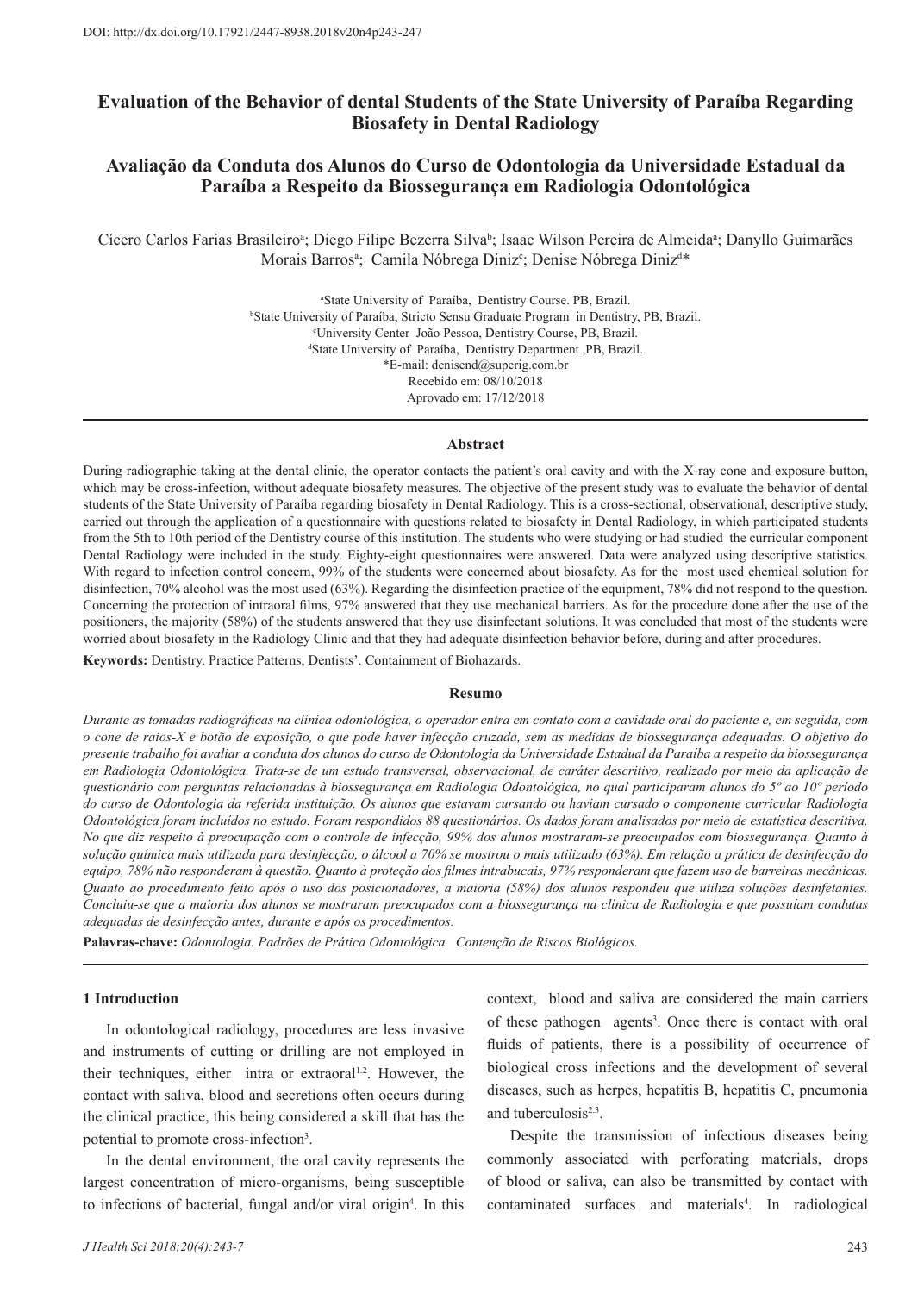procedures, the radiographic film is the largest vector of transmission of micro-organisms<sup>1,5,6</sup> that can be disseminated in the work environment<sup>6</sup>. In addition, the operator enters into contact with the oral cavity of the patient, and then with the cone of X-rays and exposure button. Thus, saliva and/or blood can be easily transferred to the equipment surfaces<sup>7</sup>. To avoid contamination, professionals should adopt biosecurity measures<sup>8</sup>.

The necessity of the use of biosecurity measures by means of aseptic techniques is an attempt to eliminate and/ or reduce the risk of cross-infection during the socket and the radiographic processing<sup>3</sup>. Therefore, it is important the protection with mechanical barriers before each radiographic procedure to avoid the contact of contaminated gloves of the operator with the X-ray equipment and other areas of contact in the work environment<sup>1.2</sup>. In addition, the disinfection of surfaces through chemical substances is also considered a practical method and fast to combat cross-infection.

Despite many advances in infection control in recent years, there are many problems in universities, clinics and medical offices. One of the shortcomings in this area is the lack of evaluation of the infection control in universities<sup>9</sup>. Therefore, the assessment of knowledge of professionals and students about certain conduct is fundamental for the identification of possible errors. In addition, it is necessary to have the constant updating of knowledge and application of a permanent education about the biosecurity measures $10$ . In this sense, the questionnaire is considered a simple and effective method that is widely used in the evaluation of such lines<sup>11</sup>. However, studies that use this method for evaluation of behaviors related to biosafety in Radiology, both professionals and students, are scarce<sup>8,12-14</sup>.

Thus, the objective of this study was to evaluate the students' behavior Dentistry Course at State University of Paraíba (UEPB), Campus I, on biosafety in Dental Radiology. In addition, it was sought to find the main mistakes in biosafety committed by students, thus intensifying the guidelines about the best course of action to be taken in various situations during the use of the facilities intended for the realization of the technique, processing and radiographic analysis.

## **2 Material and Methods**

It is a descriptive study with a quantitative approach, performed in the Department of Dentistry UEPB, Campus I. The research project was submitted to and approved by the Committee for Ethics in Research of UEPB, Campina Grande-PB, Brazil (Protocol number 0732.0.133.000-11).

This study was conducted with 88 Dentistry course students from the 3rd to 5th year. All those who agreed to participate in the research and had attended or were attending a discipline dental radiology were included. Data collection was carried out through the application of a questionnaire with questions about the maintenance of the infection control in Radiology. The questionnaires were applied in the classrooms of the Department of Dentistry and dental radiology sector of this institution.

The data collected were organized in *Excel® software for Windows* and analyzed using the Statistical *Package for Social Science* (version 17.0, SPSS Inc., Chicago, IL, USA). Then, they were analyzed and presented by means of descriptive statistical techniques.

## **3 Results and Discussion**

The research relied on a sample of 88 Dentistry course students of UEPF, being 41 males and 47 females, where 31 students were coursing the 3rd year, 28 were coursing the 4th year and 29 were coursing the 5th year. These answered a questionnaire about the infection control maintenance in radiology. In Table 1, the data distribution is displayed regarding the conduct of Dentistry students in relation to biosecurity in radiology clinic.

**Table 1** - Issues related to the knowledge of the Dentistry course scholars on biosafety in dental radiology

| <b>Issues</b>                                                       | $n(^{0}/_{0})$ |
|---------------------------------------------------------------------|----------------|
| Do you worry about Biosecurity?                                     |                |
| Yes                                                                 | 87 (99.0)      |
| $\rm No$                                                            | 1(1.0)         |
| What is the chemical solution used for disinfection?                |                |
| Alcohol 70%                                                         | 55 (63.0)      |
| Soap and water                                                      | 7(8.0)         |
| Glutaraldehyde 2%                                                   | 5(6.0)         |
| Sodium hypochlorite 1%                                              | 3(3.0)         |
| Sodium hypochlorite 0.5%                                            | 1(1.0)         |
| Sodium hypochlorite 5.0%                                            | 1(1.0)         |
| Did not answer the question                                         | 16(18.0)       |
| Which part of the X-ray equipment do you disinfect?                 |                |
| X-ray tube                                                          | 5(6.0)         |
| Arm of the Chair                                                    | 5(6.0)         |
| Head                                                                | 4(5.0)         |
| Lead Apron                                                          | 3(3.0)         |
| Thyroid Shield                                                      | 1(1.0)         |
| Trigger.                                                            | 1(1.0)         |
| Did not answer the question                                         | 69 (78.0)      |
| Which biological protection do you use in the intrabuccal<br>films? |                |
| Mechanical Barrier                                                  | 62(70.0)       |
| Alcohol 70%                                                         | 16(18.0)       |
| Flowing Water                                                       | 6(7.0)         |
| Drying with paper towel                                             | 1(1.0)         |
| None of the options                                                 | 3(3.0)         |
| What procedure is done after the use of the positioner?             |                |
| Disinfectant solution                                               | 50(58.0)       |
| Autoclaving                                                         | 27 (30.0)      |
| Soap and water                                                      | 5(6.0)         |
| Store in a clean place                                              | 2(2.0)         |
| Any method available                                                | 1(1.0)         |
| Not Answered                                                        | 3(3.0)         |

**Source**: Data from the survey.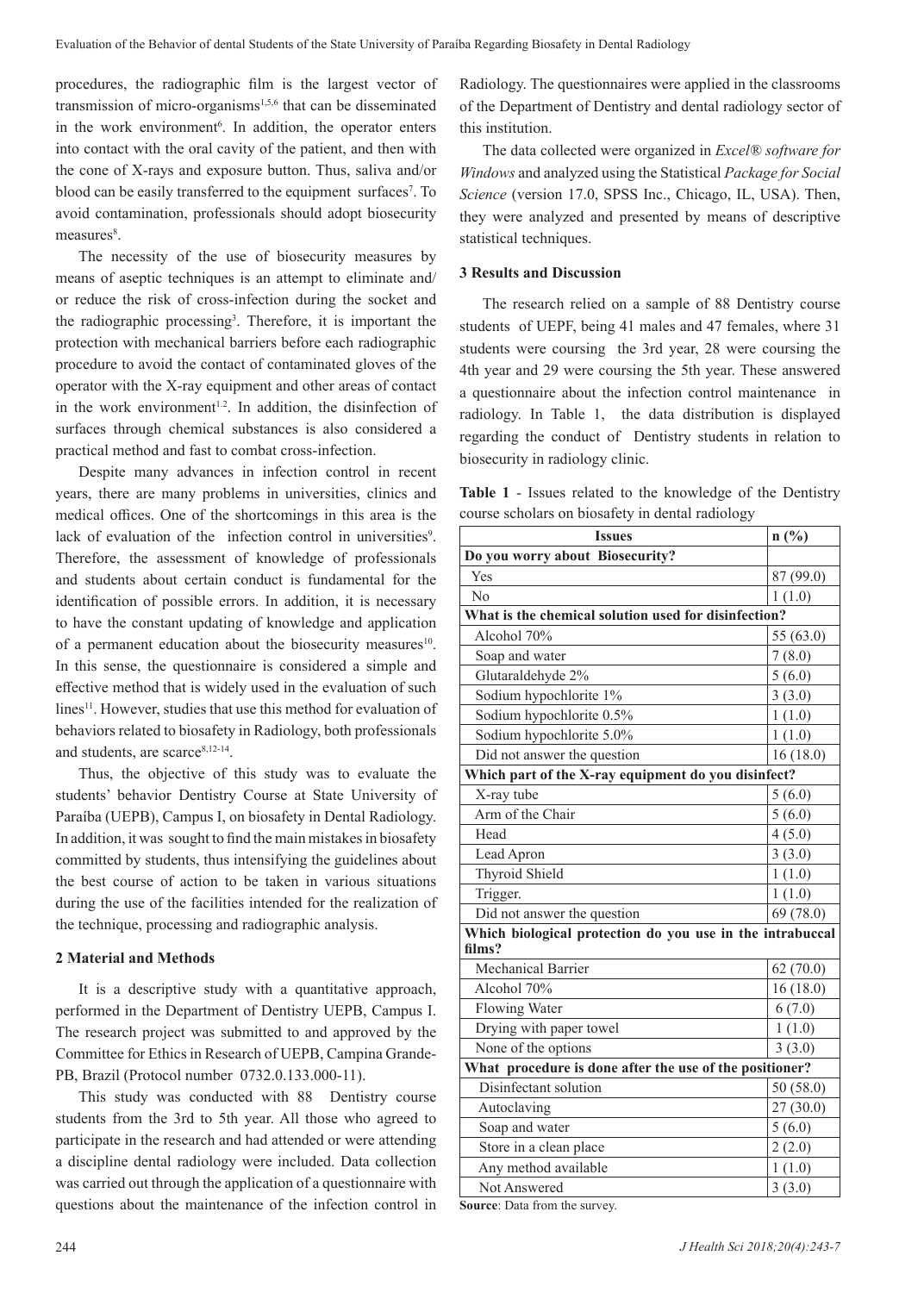Regarding concern with the infection control, 99% were concerned with biosafety. Regarding the chemical solution used for disinfection in clinical radiology, alcohol at 70% was the most used one (63%). While some believed that soap and water (8%) were sufficient for a good disinfection.

In relation to the practice of disinfection of equipment, 78% did not respond to the question. Among those who responded, the majority stated that disinfected the X-ray tube  $(6%)$  and the arm of the dental chair  $(6%)$ . However, when questioned about the protection of intrabuccal films, 70% responded that they make use of mechanical barriers.

Concerning the procedure done after the use of positioners, the majority of the students answered that they use disinfecting solutions (58%) to disinfect them and 30% responded that sterilize the positioners in autoclave.

Cross infection can be defined as the transmission of infectious agents between patients and professional teams, within a clinical environment. This transmission can occur from one person to another or through contaminated objects<sup>3</sup>. The dental office is an environment quite conducive to infection with infectious agents, capable of causing diseases from the simplest to the most complex<sup>4,8,15</sup>. Thus, it can be assumed that the surgeon dentist is the main responsible for the control of cross-infection in the work environment<sup>1</sup>.

The occupational risks in the dental office are classified into five groups: ergonomic physical, chemical, and biological risks of accidents. Of these, the biological risks are considered to be those that involve the contamination by fungi, viruses, parasites, bacteria and protozoa<sup>8</sup>. Therefore, the adoption of infection control measures is an effective way to reduce the occupational risk and transmission of pathogens, mainly through saliva, blood, air or water<sup>16</sup>. Therefore, biosecurity measures should be essential part in the practical conduct of a dental office<sup>10</sup> and the dental professional must be eminent connoisseur of methods of biosecurity and mandatorily must apply them<sup>8</sup>.

Regarding the application of biosafety in the dental office, in a study conducted with 135 Turk dental surgeons , 95.6% of these stated that the universal precautions of biosecurity measures should be applied to all patients, because they accept that they should all be regarded as carriers of infection<sup>12</sup>. In addition, in the same study, 74.1% of the dental surgeons were concerned with the risk of cross-infection<sup>12</sup>. In a study conducted by Diniz et al.<sup>13</sup>, the majority of the students  $(90\%)$ were concerned with the biosecurity, similar to that observed in the present study.

Although the accomplishment of x-ray exams in dentistry is usually considered a semi-critical procedure, many infectious diseases can be transmitted by saliva<sup>14</sup>. In a crosssectional study of Shaghaghian et al.<sup>17</sup>, with 191 Dentistry students of Shiraz, Iran, who answered a questionnaire with demographic information and experiences of acute lesions and mucocutaneous contamination, saliva was the most common body fluid (99%) in which the students came into contact. Therefore, it is important the protection with mechanical barriers before each radiographic procedure to avoid the contact of contaminated gloves with saliva or blood of the operator with the X-ray equipment and other areas of contact in the work environment<sup>2</sup>.

Through microbiological analyzes, several studies demonstrate the radiological environment as a vector of cross-contamination, proving the presence of several species of microorganisms in the devices used, following the example of the study by Santos et al.<sup>15</sup>, where 7 species of fungi were identified 1, with higher frequency of *Candida albicans* (75%), commonly known as the causative agent of infections in immunocompromised patients. Furthermore, the authors found that the components of the intrabuccal X-ray apparatus, the head (76.4%) and the button of the panel (41.1%) were more heavily colonized by fungi, followed by the cylinder  $(35.2\%)$  and the trigger  $(17.6\%)^{15}$ . In addition, Freitas et al.<sup>4</sup>, seeking to assess the microbiological contamination of the X-ray apparatus of a Dentistry Course of São Luís, observed that 70% of surfaces were contaminated and the organisms that exhibited a greater percentage of growth were the fungi  $(65\%)$ .

 With the objective to evaluate the index of intra and extrabuccal digital radiographs equipment contamination of odontological radiology clinic of a public institution of education, Malta et al.<sup>18</sup> found a growth of fungi and *Staphylococcus* in all the samples locations, before and after the procedures for infection control. Among the various types of organisms that can be found in the oral cavity, the species *Staphylococcus aureus* are considered as one of the most versatile and dangerous human pathogens. These microorganisms are considered opportunist and can cause from simple infections to severe infections, such as endocarditis<sup>3</sup>. Analyzing statistically the contamination by different genera of micro-organisms by means of the test of kruskall Wallis on X-ray apparatus, Freitas et al.4 observed a statistically significant predominance of microorganisms of the genus *Staphylococcus*.

During the intraoral radiographic procedure, the radiographic films may be contaminated with oral microorganisms contained in saliva or blood of patients. Once contaminated and then handled without due care, they can contaminate the operator's hands and the places that he or she touches, such as: radiological equipment and materials used in the radiographic procedure<sup>3</sup>. The majority of clinics use chemical solutions for disinfection of both surfaces of the radiographic equipment<sup>7</sup> and the films. In a study conducted by Fernandes et al.<sup>2</sup> a biosafety protocol was suggested to the conventional intraoral exposure, where one must protect with a mechanical barrier all surfaces that may be touched by gloves contaminated with saliva during the exposure. The authors recommend that if the barrier is not available, the dental film should be disinfected with alcohol 70%<sup>2</sup> .

Evaluating the effectiveness of chemical solutions alcohol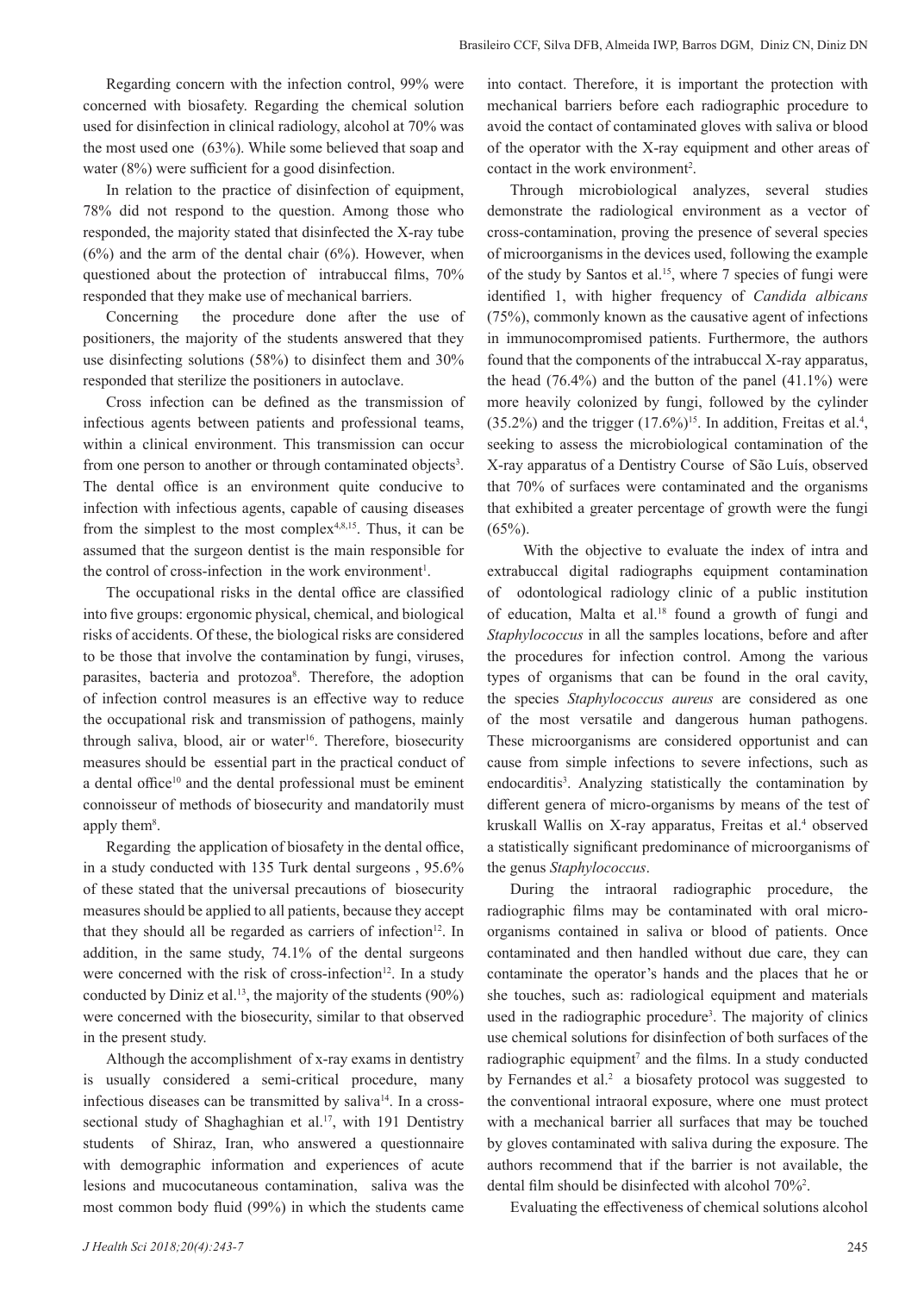70%, glutaraldehyde, 2%, sodium hypochlorite 1% used in the decontamination of contaminated periapical radiographic films in the oral cavity of 7 volunteer patients, Baldissera et al.<sup>5</sup> observed that all solutions tested in different times through immersion and friction, were effective in decontamination of periapical radiographic films, whereas in the control group, large bacterial growth was observed.

In our study, the majority of respondents (63%) replied that uses the alcohol 70% as a disinfectant solution in the clinic of Radiology. While, in a study conducted by Diniz et al.13 of the students who responded which substance they used for disinfection, the majority answered that they used alcohol 70% (14%). Whereas in relation to parts of the radiologic clinic that were disinfected, in our study, those who responded, 6% would disinfect the tube and 6% would disinfect the arm of the chair. Whereas in the study conducted by Diniz et al.<sup>13</sup> 57% and 50% of the students answered that disinfect the chair and the X-ray tube, respectively. The results found in our study are due, mainly, to the implementation of the Biosecurity content in dental radiology discipline. The conducts passed to the students are those suggested in the manual of biosecurity measures proposed by the University of São Paulo<sup>19</sup>.

In the dental office, the largest source of contamination is the manipulation of the intraoral radiographic films<sup>8</sup>, once they come into contact with mucous and saliva of patients<sup>5</sup>. Therefore, it is recommended the protection of film with a mechanical barrier, such as the plastic polyvinyl chloride (PVC) or plastic film to prevent cross-contamination during the radiographic processing. In the present study, 70% of the students responded that they make use of a mechanical barrier. In contrast, in the study of Jardim Júnior et al.<sup>14.</sup> 76% of the dental surgeons did not use a mechanical barrier. Regarding the conduct taken after the use of the positioners, the majority of the students in our study answered that used disinfectant solution (58%), similar to the results found in other studies described in the literature<sup>8.13</sup>.

## **4 Conclusion**

It was concluded that the majority of students were concerned with biosafety in radiology clinic and that they had appropriate behaviors of disinfection before, during and after the radiological procedures. Despite the students' apparent concern, it is essential for the implementation of protocols and intensification of guidelines that seek to reduce the risk of cross-infection which the students and patients are exposed to.

### **References**

- 1. Silva MAS, Martins MV, Médici Filho E., Moraes LC, Castilho JCM, Jorge AOC. Evaluation of the efficiency of an infection control protocol in dental radiology by means of microbiological analysis. Ciênc Odontol Bras 2004;7(3):15- 21. doi: http://dx.doi.org/10.14295/bds.2004.v7i3.301
- 2. Fernandes LMPSR, Zapata RO, Rubira-Bullen IRF, Capelozza ALA. Microbiologic cross-contamination and infection control in intraoral conventional and digital

radiology. RGO 2013;61(4):609-14.

- 3. Santos RM, Santos FLM, Ramacciato JC, Junqueira JLC. Evaluation of antimicrobial contamination and resistance to Staphylococcus aureus collected from radiographic materials used in dentistry. RGO 2012;60(4):467-77.
- 4. Freitas CVS, Dias LS, Araújo CS, Silva VC, Neto VM, Souza JIL. Assessment of microbiological contamination of radiographic devices in school of dentistry. Braz Dent Sci 2012;15(1):39-46. doi: 10.14295/bds.2012.v15i1.716
- 5. Baldissera EZ, Fontanella V, Torriani MA. Avaliação da desinfecção de filmes radiográficos periapicais utilizando diferentes soluções. Rev Odonto Ciênc 2006;21(52):153-57.
- 6. Salzedas LMP, Oliva AH, Oliveira LQC, Simas MCO, Coclete GA. Biossegurança na clínica de radiologia odontológica. Arch Health Invest 2014;3(6):6-13.
- 7. Yoshida M, Honda E, Notsu M, Maeda N, Hosoki H. Creation of a dental X-ray unit with a contactless exposure control switch. Dentomaxillofac Radiol 2014;43(4):20130406. doi: 10.1259/dmfr.20130406
- 8. Engelmann AI, Daí AA, Miura CSN, Bremm LL, Boleta-Ceranto DCF. Avaliação dos procedimentos realizados por cirurgiões-dentistas da região de Cascavel-PR visando ao controle da biossegurança. Odontol Clín-Cient. 2010;9(2):161-5.
- 9. Ehsani M., Tabarsi T., Abesi F., Mesgarani A., Mohammadi M. Knowledge and attitude of dental students towards infection control in Babol dental school. J Dentomaxillofac Radiol Pathol Surg 2013;2(3):21-5. doi: 10.18869/ acadpub.3dj.2.3.21
- 10. Oliveira MV, Silva MBF, Junqueira JLC, Oliveira LB. Avaliação sobre o conhecimento dos cirurgiões-dentistas de Montes Claros-MG sobre técnicas radiográficas, medidas de radioproteção e de biossegurança. Arq Odontol 2012;48(2):82-8. doi: 10.7308/aodontol/2012.48.2.04
- 11. Shelley AM, Brunton P, Horner K. Questionnaire surveys of dentists on radiology. Dentomaxillofac Radiol 2012;1(4):267- 75. doi: 10.1259/dmfr/58627082
- 12. Yüzbasioglu E, Saraç D, Canbaz S, Saraç YS, Cengiz S. A survey of cross-infection control procedures: knowledge and attitudes of Turkish dentists. J Appl Oral Sci 2009;17(6):565- 9. doi: http://dx.doi.org/10.1590/S1678-77572009000600005
- 13. Diniz DN, Bento PM, Pereira MSV, Pereira JV, Silva DF, Costa MRM et al. Avaliação do conhecimento sobre biossegurança em radiologia pelos alunos do curso de Odontologia da Universidade Estadual da Paraiba. Arq Ciênc Saúde 2009;16(4):166-9.
- 14. Jardim Júnior EG, Jardim ECG, Schweitzer CM, Landucci LF, Salzedas LMP. Contaminação microbiana das soluções de processamento radiográfico: risco de infecção cruzada. Pesq Bras Odontoped Clin Integr. 2011; 1 (2): 193-8. doi: 10.4034/PBOCI.2011.112.07
- 15. Santos KO, Mobin M, Borba CM, Noleto IMS. Isolamento de fungos de equipamentos radiográficos odontológicos. RGO 2011;59 (3):411-6.
- 16. Matsuda JK, Grinbaum RS, Davidowicz H. The assessment of infection control in dental practices in the municipality of São Paulo. Braz J Infect Dis 2011;15(1):45-51. doi: http:// dx.doi.org/10.1590/S1413-86702011000100009
- 17. Shaghaghian S, Golkari A, Pardis S, Rezayi A. Occupational exposure of Shiraz dental students to patients' blood and